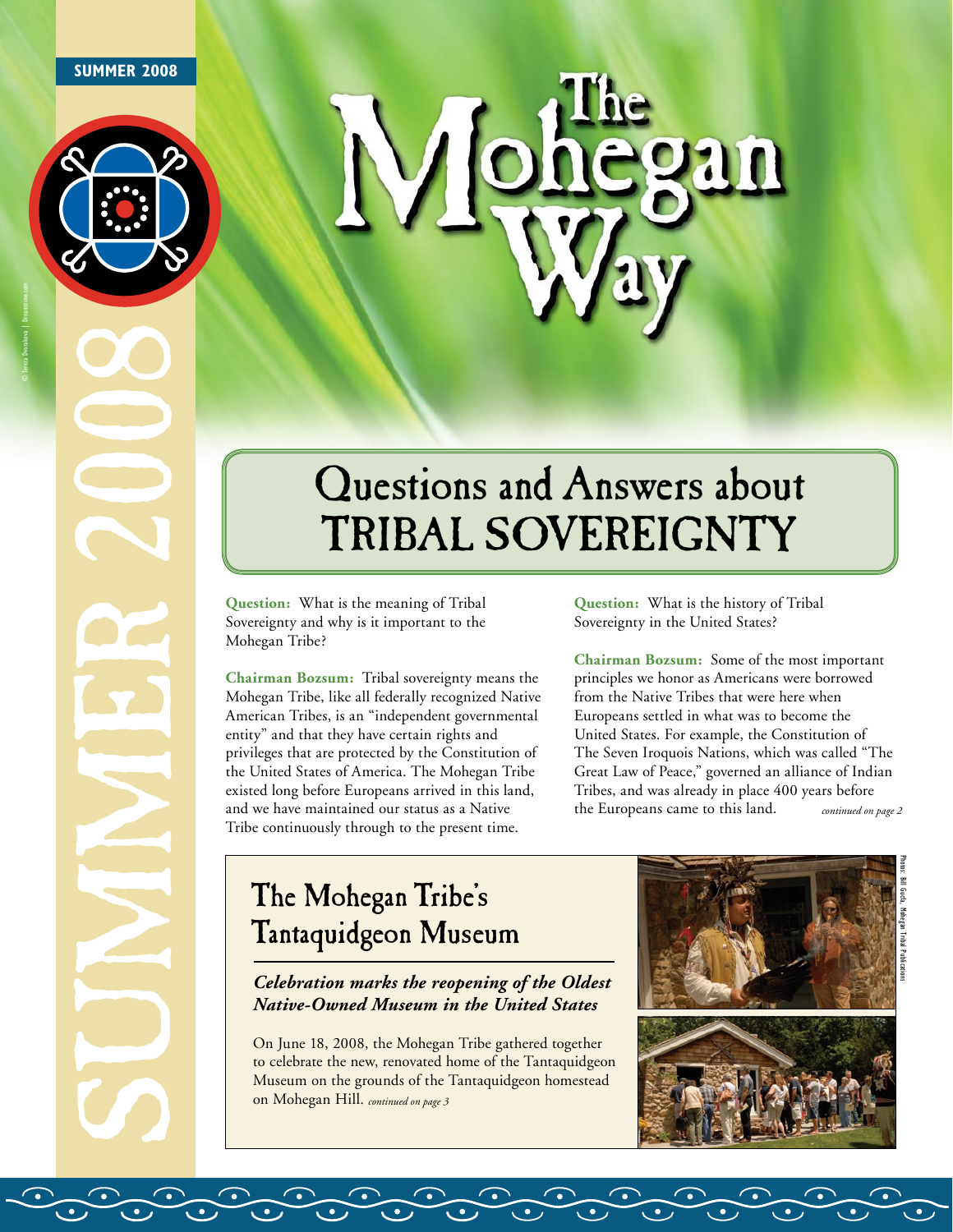

# Melissa Tantaquidgeon Zobel Mohegan Tribal Medicine Woman

Melissa Tantaquidgeon Zobel has followed in the footsteps of her mentor, her great-aunt Gladys Tantaquidgeon, and has been named Medicine Woman for the Mohegan Tribe. Gladys Tantaquidgeon served as the Tribe's Medicine Woman until her passing in 2005 at the age of 106. Melissa received extensive knowledge of Mohegan history, culture, and artifacts from Gladys Tantaquidgeon, and worked with her at the Tantaquidgeon Museum during

her childhood. In making the appointment, the Council of Elders noted that in her post as Medicine Woman, Zobel is "preserving the spiritual, physical and emotional health of individual Tribal members."

# Question and Answers... *continued from page 1*

In addition, for over 350 years, Europeans and then Americans recognized the sovereignty of Mohegan Tribe. As far back as 1638, when the English formed the "Connecticut Colony," the new settlers formally recognized sovereignty of the Mohegan Tribe through the "Treaty of Hartford."

When the United States was formed following the Declaration of Independence in 1776, the new U.S. Constitution recognized the Tribal Nations and put in place the language that helps guarantee the Native American sovereignty today.

In the 1830s, the United States Supreme Court finally ruled that Native Americans had the full legal right to manage their own affairs, govern themselves internally, and engage in legal and political relationships with the federal government and its subdivisions. Despite repeated attempts to take away the rights of Native Americans, the Supreme Court has said that Native Americans retain "their original rights as the undisputed possessors of the soil from time immemorial" and "the very term nation, so generally applied to them, means a people distinct from others, having territorial boundaries, within which their authority is exclusive, and having a right to all the lands within those boundaries, which is not only acknowledged but guaranteed by the United States."

**Question:** How does Tribal Sovereignty exist today?

**Chairman Bozsum:** The United States Constitution and the laws of the federal government require that individual states have an obligation to sit down with Native Tribes as equals, and negotiate and approve compacts that govern the relationship between the two sovereign entities.

Today, these compacts serve as "treaties." For example, the compact between Connecticut and the sovereign governments of the Mohegan and Mashantucket Pequot Tribes governs the development and oversight of the two Native American casinos. As agreed upon in the compacts, the state and Tribes have joint criminal jurisdiction over the casinos, while the Tribes maintain civil jurisdiction. In some ways, it is like having the states of Connecticut and Massachusetts agree that some things they will do together and some things they will do on their own.

**Question:** What do you see as the future for Tribal Sovereignty?

**Chairman Bozsum:** The Constitution of the United States guarantees the fundamental principles of sovereignty. When our forefathers, both the Native Americans and new Americans, created the treaties and laws that govern the relationship between the United States and the Tribes, they developed an extraordinary system of government that serves as a shining example to the entire world of how people can work together for the common good.

Here in Connecticut, we've seen what can be achieved when we build lasting relationships. We've proven that, together, as we strengthen our historical and legal relationships, we can achieve great partnerships that are based on mutual respect and communication.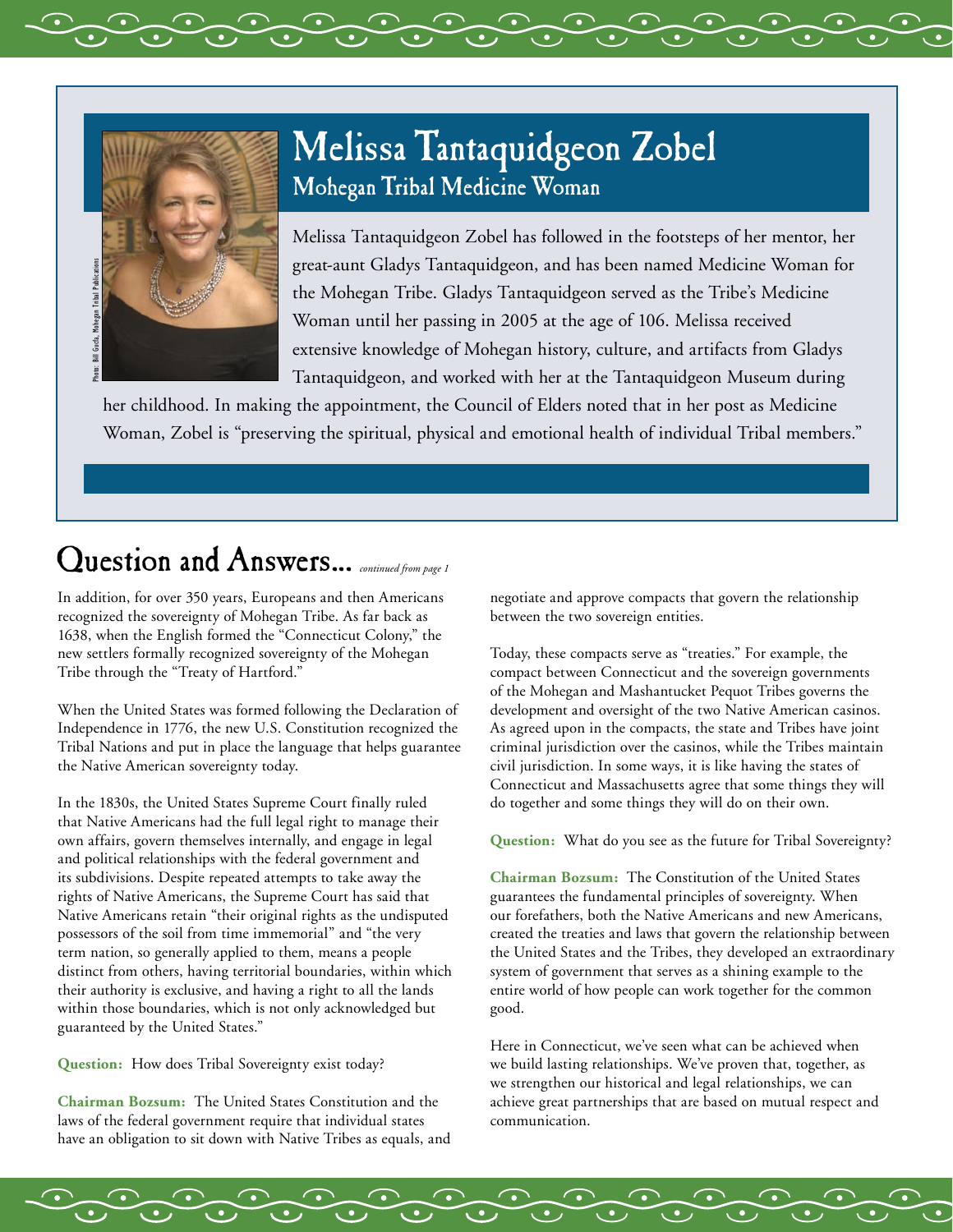# Museum... *continued from page 1*

The Tantaquidgeon Museum is the oldest Native American owned and operated Indian museum in America. The Museum was founded in 1931 by John Tantaquidgeon, his son Chief Harold Tantaquidgeon, and his daughter Gladys, a medicine woman of the Mohegan Tribe. Blind in one eye and on crutches, John built the museum, along with Harold. Gladys contributed artifacts obtained in her travels all over the country. Throughout the following decades, the late Tantaquidgeons welcomed visitors from Connecticut and all over the world.

The renovated structure blends the old and the new. It has retained the museum's original rustic feeling, while also offering a more up-to-date, climate-controlled environment. Members of the Mohegan

Tribe serve as staff and volunteers at the museum, and can speak knowledgeably about the collection.

Bruce "Two Dogs" Bozsum, Chairman of the Mohegan Tribe and also its ceremonial Pipe Carrier, offered a welcome to the crowd as they assembled in a clearing near a stone fireplace built many decades ago by Chief Harold Tantaquidgeon. Following tradition, Mohegan Tribal members scattered tobacco on a ceremonial fire, while Tribal Elder William "Dancing Shadow" Andrews played the flute and Tribal Member Chris "Painted Turtle" Harris played the drum.

Members of the Tribal Council, Council of Elders, and revered individuals known by the titles of "Nonners" and "Sagamores" were present at the ceremony, as well as the Tribe's newly named Medicine Woman, Melissa Tantaquidgeon Zobel, who was mentored by Gladys Tantaquidgeon.

The museum is located at 1819 Norwich-New London Turnpike in Uncasville. It is open from 10:00 am to 4:00 pm, Wednesday through Saturday from May through November. Tours are available for groups by appointment. For more information, please contact 860.848.0594, or visit the Tribe's website at www.mohegan.nsn.us.

# The Day: **Recognizes Historic Museum Editorial: June 21, 2008**

"The museum, which Gladys Tantaquidgeon and her brother Harold opened in their backyard, is a testament to the tribe's deep roots in the community and lifelong dedication to teaching others about native peoples... That tribal members recognize it as their most important building says a lot about the Mohegans, who they are and what they stand for."



Photos: Bill Gucfa, Mohegan Tribal Publications

*Chief Harold Tantaquidgeon*



*John Henry Clark, Chairman of the Council of Elders which oversees the Museum*



## **Mohegan Tribal Council**

### *Front row (left to right):*

**Allison D. Johnson:** Recording Secretary **Bruce "Two Dogs" Bozsum:** Chairman **Marilynn "Lynn" Malerba:** Vice Chairwoman **William Quidgeon, Jr.:** Treasurer

### *Back row (left to right):*

**Cheryl A. Todd:** Councilor **"Matahga" Mark F. Brown:** Ambassador **Ralph James Gessner, Jr.:** Corresponding Secretary **Mark W. Hamilton:** Councilor **Thayne D. Hutchins, Jr.:** Councilor



### **Mohegan Tribal Elders**

#### *Front row (left to right):*

**Maynard L. Strickland:** Elder and Justice **Marie Pineault:** Elder and Justice **Robert (Bob) Francis Soper:** Secretary and Justice

#### *Back row (left to right):*

**William "Dancing Shadow" Andrews:** Elder and Justice **John Henry Clark:** Chairman and Chief Justice **Joseph "Wolf Who Walks Alone" Gray:** Vice Chairman and Justice **Austin Fish, Jr.:** Treasurer and Justice